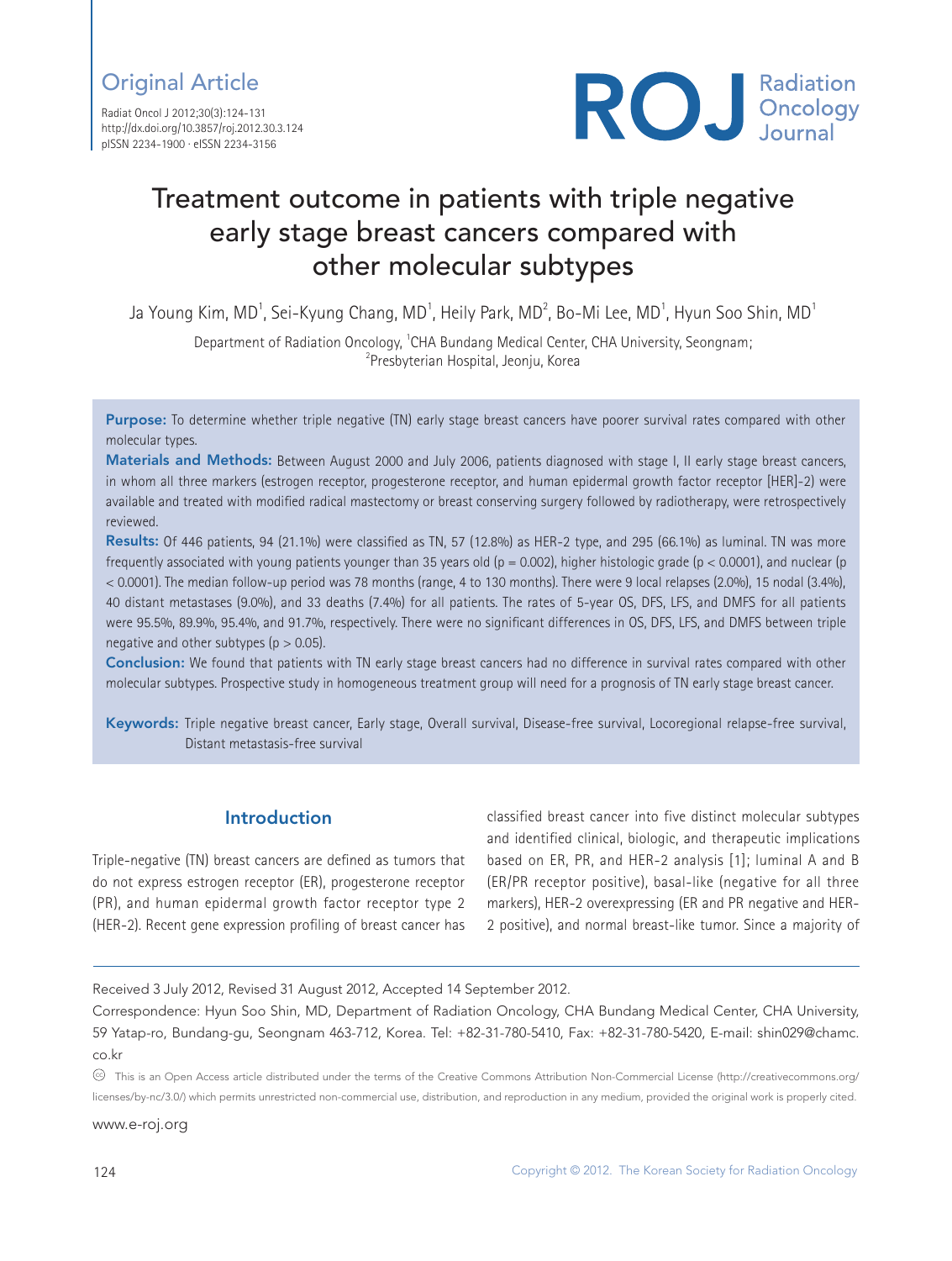basal-like cancers are TN breast cancers and approximately 80% of TN breast cancers are also basal-like breast cancers [2,3], it has been adopted that the TN and basal-like phenotypes are synonymous out of convenience [4].

 TN breast cancer is known for associating with young patients and high grade tumors [5,6]. This molecular subtype also poorly responds to endocrine therapy and often grows rapidly [7]. Limited studies demonstrated that it was associated with early locoregional recurrence and increased distant metastasis [5,8-10]. However, treatment results of TN early stage breast cancer were not concordant in previous studies [5,6,11,12]. Some studies demonstrated increased locoregional recurrence in patients with TN early stage breast cancer [5,12]. Conversely, others indicated that locoregional and distant recurrence of TN early stage breast cancer after breast conserving surgery (BCS) were not different from other breast molecular subtype [6,11]. We, therefore, sought to compare the clinical outcomes in patients with TN early stage breast cancer treated with BCS or mastectomy with other types of breast cancers and to determine whether TN early stage breast cancers have poorer survival rates compared with other molecular subtypes.

### Materials and Methods

Between August 2000 and August 2006, 686 patients were histologically diagnosed with invasive breast cancer at the CHA Bundang Medical Center. Of 686 patients, finally 446 patients with pathologic stage I and II breast cancers according to American Joint Commission on Cacner (AJCC) 6th ed. and with ER, PR, and HER-2 data, were retrospectively reviewed in the current analysis. All patients were treated with BCS followed by radiation therapy or mastectomy followed by radiation therapy when patients were diagnosed with pathologic T3, positive or close margin, or clinical T3 or N2 disease before neoadjuvant chemotherapy. Radiation was administered to the breast and/or regional lymphatics as clinically indicated. A prescribed dose was 50.4 Gy in 1.8 Gy fractions to the whole breast and plus a tumor-bed boost to 59.4 Gy. Of 292 patients treated with modified radical mastectomy (MRM), 15 received postmastectomy radiotherapy. Systemic therapy was administered in accordance with standard clinical practice. The chemotherapy regimens included cyclophosphamide, methotrexate, 5-fluorouracil (CMF) or anthracycline based chemotherapy including cyclophosphamide, anthracycline, 5-fluorouracil (CAF), or anthracycline, cyclophosphamide (AC) (Table 1). No patients received adjuvant trastuzumab therapy.

 Patients were classified as TN if they were negative for all three receptors, HER-2 type if positive only for HER-2, and Luminal if ER or PR positive. The data on ER, PR, and HER-2 were obtained through standard clinical testing using immunohistochemistry for ER (Neomarker, Kalamazoo, MI, USA) and PR (Neomarker) and HER-2 (Neomarker). For ER and PR, receptor positivity was based on more than 10% of cells testing positive, in accordance with our standard guidelines [13]. HER-2 data were obtained through routine clinical testing. Scores of 0 and 1 were considered negative, and a score of 3 was considered positive. There is uncertainty about appropriate classification of HER-2 2+ patients. Recently, it has become common to test HER-2 2+ patients by fluorescent in situ hybridization (FISH) to determine the more appropriate classification. In the current study, we did not have FISH information. Nine patients with ER and PR negative and HER-2 2+ were excluded in this analysis.

 The end points of this study were overall survival (OS), disease-free survival (DFS), locoregional-free survival (LFS), and distant metastasis free survival (DMFS). OS was defined as the time from the pathologic diagnosis date to death from any cause, DFS from the pathologic diagnosis date to relapse or death, LFS from the pathologic diagnosis to the time of first evidence of locoregional relapse, and DMFS from the pathologic diagnosis to the time of first evidence of distant metastasis. The Kaplan-Meier methods were used to calculate OS, DFS, LFS, and DMFS and univariate analysis was performed using the log-rank test. A forward stepwise Cox proportional hazards regression analysis was used for multivariate analysis. Differences between categorical variables were calculated using standard  $\chi^2$  methods. A p-value of less than 0.05 was considered statistically significant.

# Results

### **1. Patients characteristics**

Of the 446 patients diagnosed with early breast cancer, in whom all three markers (ER, PR, and HER-2) were available, 94 (21.1%) were classified as TN, 57 (12.8%) as HER-2 type, and 295 (66.1%) as luminal. Characteristics of the patients according to molecular subtype are summarized in Table 1. Young patients younger than 35 years old were more distributed in TN type (14.9%) compared with HER-2 (8.8%), and luminal (7.1%,  $p = 0.002$ ). The distribution of histology was different among three molecular groups. HER-2 type and luminal had more ductal carcinoma than TN ( $p = 0.0001$ ).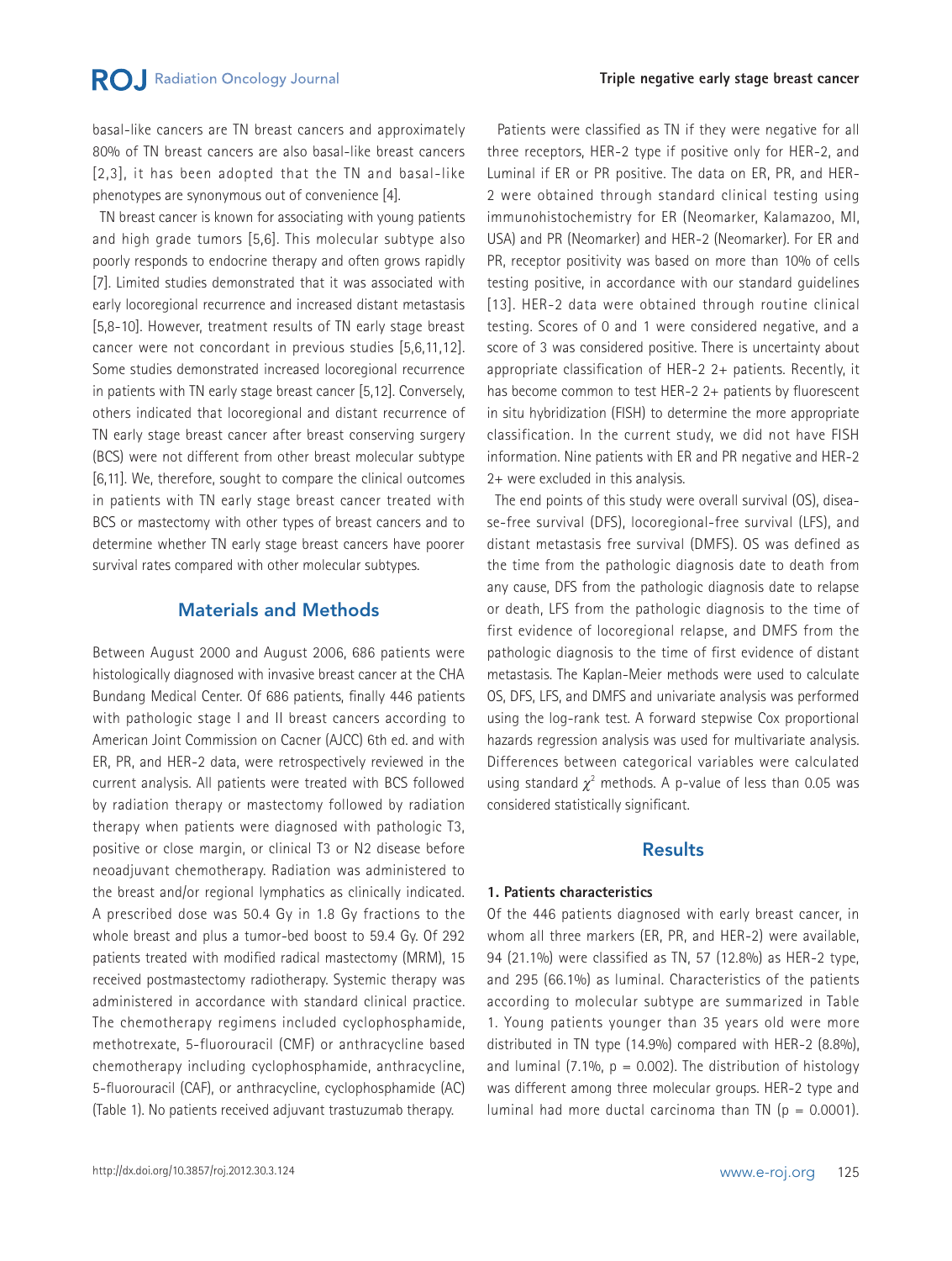### **Table 1.** Patients characteristics according to molecular subtype

|                                 | Total no. of   |                 |           |            |          |  |
|---------------------------------|----------------|-----------------|-----------|------------|----------|--|
| Characteristic                  | patients       | Triple negative | $HER-2$   | Luminal    | p-value  |  |
| No. of patients                 | 446            | 94(21.1)        | 57 (12.8) | 295 (66.1) |          |  |
| Age (yr)                        |                |                 |           |            | 0.002    |  |
| $\leq$ 35                       | 40             | 14 (14.9)       | 5(8.8)    | 21(7.1)    |          |  |
| $36 - 49$                       | 227            | 44 (46.8)       | 18 (31.6) | 165 (55.9) |          |  |
| $\geq$ 50                       | 179            | 36 (38.3)       | 34 (59.6) | 109 (36.9) |          |  |
| Histology                       |                |                 |           |            | 0.0001   |  |
| Ductal                          | 381            | 74 (78.7)       | 51 (89.5) | 256 (86.8) |          |  |
| Lobular                         | 13             | 2(2.1)          | 0(0)      | 11(3.7)    |          |  |
| Mucinous                        | 13             | 1(1.1)          | 0(0)      | 12(4.1)    |          |  |
| Others                          | 29             | 17(18.1)        | 6(10.5)   | 16(5.4)    |          |  |
| Pathologic T stage              |                |                 |           |            | 0.495    |  |
| T1                              | 300            | 57 (60.6)       | 37 (64.9) | 206 (69.8) |          |  |
| T <sub>2</sub>                  | 142            | 36 (38.3)       | 19 (33.3) | 87 (29.5)  |          |  |
| T <sub>3</sub>                  | $\overline{4}$ | 1(1.1)          | 1(1.8)    | 2(0.7)     |          |  |
| Pathologic N stage              |                |                 |           |            | 0.695    |  |
| N <sub>0</sub>                  | 321            | 66 (70.2)       | 39 (68.4) | 216 (73.2) |          |  |
| N <sub>1</sub>                  | 125            | 28 (29.8)       | 18 (31.6) | 79 (26.8)  |          |  |
| Pathologic stage                |                |                 |           |            | 0.457    |  |
|                                 | 237            | 46 (48.9)       | 28 (49.1) | 163 (55.3) |          |  |
| $\mathbf{  }$                   | 209            | 48 (51.1)       | 29 (50.9) | 132 (44.7) |          |  |
| Nuclear grade                   |                |                 |           |            | < 0.0001 |  |
| Low                             | 14             | 1(1.1)          | 1(1.8)    | 12(4.1)    |          |  |
| Intermediate                    | 182            | 17(18.1)        | 12(21.1)  | 153 (51.9) |          |  |
| High                            | 170            | 54 (57.4)       | 31(54.4)  | 85 (28.8)  |          |  |
| Unknown                         | 80             | 22 (23.4)       | 28 (22.8) | 45 (15.3)  |          |  |
| Histologic grade                |                |                 |           |            | < 0.0001 |  |
| Well                            | 79             | 6(6.4)          | 1(1.8)    | 72 (24.4)  |          |  |
| Moderate                        | 154            | 17(18.1)        | 25 (43.9) | 112 (38.0) |          |  |
| Poor                            | 132            | 48 (51.1)       | 22 (38.6) | 62 (21.0)  |          |  |
| Unknown                         | 81             | 23 (24.5)       | 9(15.8)   | 49 (16.6)  |          |  |
| Surgery type                    |                |                 |           |            | 0.066    |  |
| Mastectomy                      | 292            | 58 (61.7)       | 45 (78.9) | 189 (64.1) |          |  |
| <b>BCS</b>                      | 154            | 36 (38.3)       | 12(21.1)  | 106 (35.9) |          |  |
| Margin                          |                |                 |           |            | 0.743    |  |
| Negative                        | 421            | 88 (93.6)       | 55 (96.5) | 278 (94.2) |          |  |
| Positive or close <sup>a)</sup> | 25             | 6(6.4)          | 2(3.5)    | 17(5.8)    |          |  |
| Adjuvant chemotherapy           |                |                 |           |            | 0.112    |  |
| <b>CMF</b>                      | 260            | 50(53.2)        | 34 (59.6) | 176 (59.7) |          |  |
| Anthracycine based              | 73             | 25 (26.6)       | 13 (22.8) | 36(12.1)   |          |  |
| No                              | 112            | 19 (20.2)       | 10(17.5)  | 83 (28.1)  |          |  |
| Hormone therapy                 |                |                 |           |            | 0.0001   |  |
| Tamoxifen                       | 230            | 0(0)            | 4(7.0)    | 15(5.1)    |          |  |
| Faresteron                      | 15             | 0(0)            | 0(0)      | 226 (76.6) |          |  |
|                                 |                | 94 (100)        |           | 54 (18.3)  |          |  |
| No                              | 230            |                 | 53 (93.0) |            |          |  |

Values are presented as number (%).

HER-2, human epidermal growth factor receptor type 2; BCS, breast conserving surgery; CMF, cyclophosphamide, methotrexate, 5-fluorouracil.

a)Close was defined as ≤1 mm from the tumor.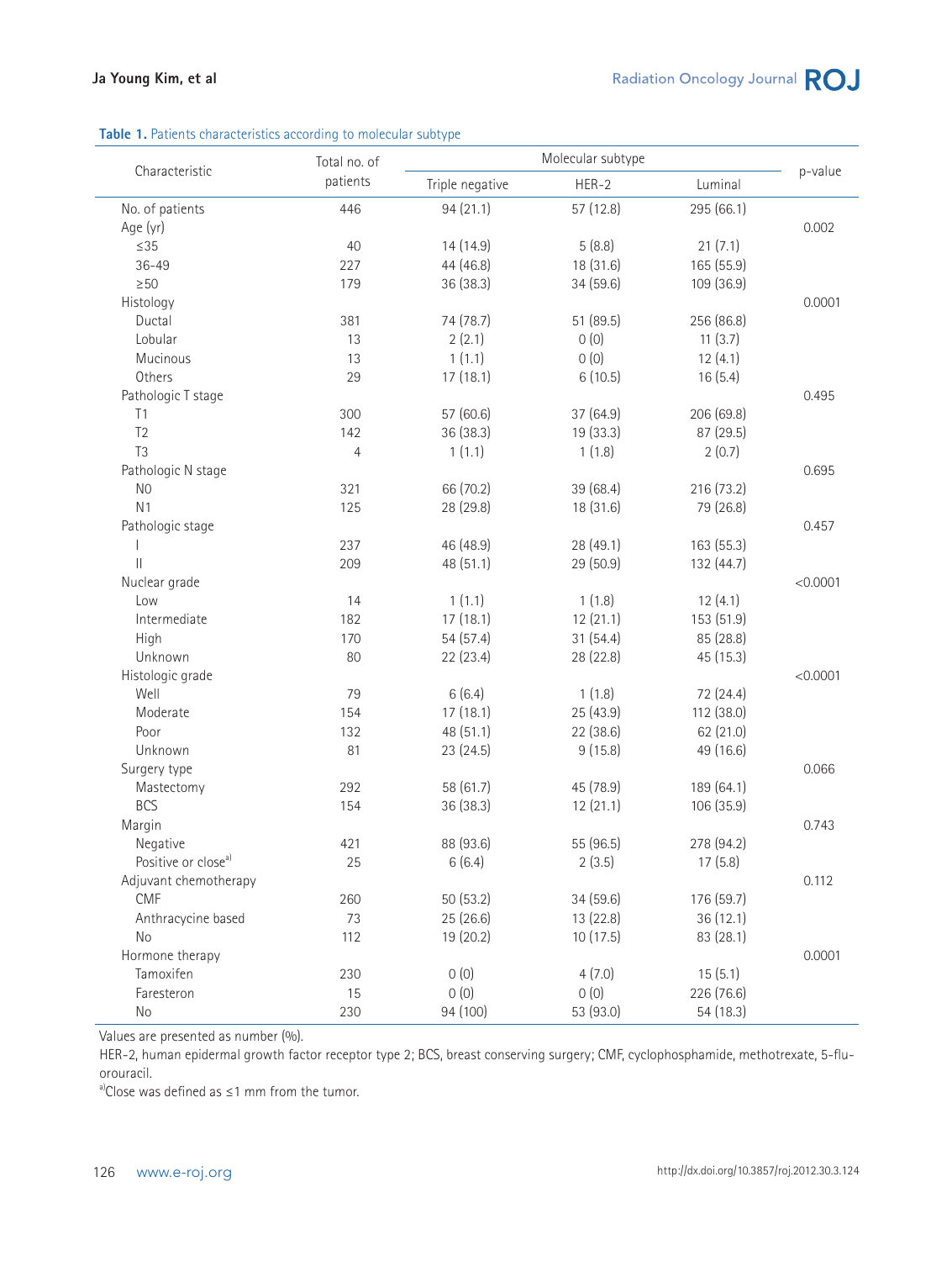# **RO.** Radiation Oncology Journal



**Fig. 1.** Pattern of failure of all patients.

#### **Triple negative early stage breast cancer**

There was a substantial difference in the overall distribution of histologic grade and nuclear among three molecular groups. TN type was more frequently associated with higher histologic grade ( $p < 0.0001$ ), and nuclear ( $p < 0.0001$ ). The distribution of a surgical method was not different among three groups (p  $= 0.066$ ). The distribution of pathologic T stage, N, resection margin, and administration of adjuvant chemotherapy were not different among three groups.

### **2. Treatment outcomes**

With a median follow-up period of 78 months (range, 4 to 130 months) in this analysis, there were 9 local relapses (2.0 %), 15 nodal relapses (3.4 %), 40 distant metastases (9.0 %) and 33 deaths (7.4 %) for all patients (Fig. 1). For patients in the luminal group, local, regional recurrence was 1.4%, 3.1% compared with 1.8%, 5.3% for HER-2 group, and 3.2%, 2.1% for TN group, respectively. For patients in the luminal group distant recurrence was 7.8% compared with 10.5% for HER-2,



**Fig. 2.** The rates of overall survival (A), disease free survival (B), locoregional free survival (C), distant metastasis free survival (D) between triple negative (TN) type and human epidermal growth factor receptor 2 (HER-2) or luminal.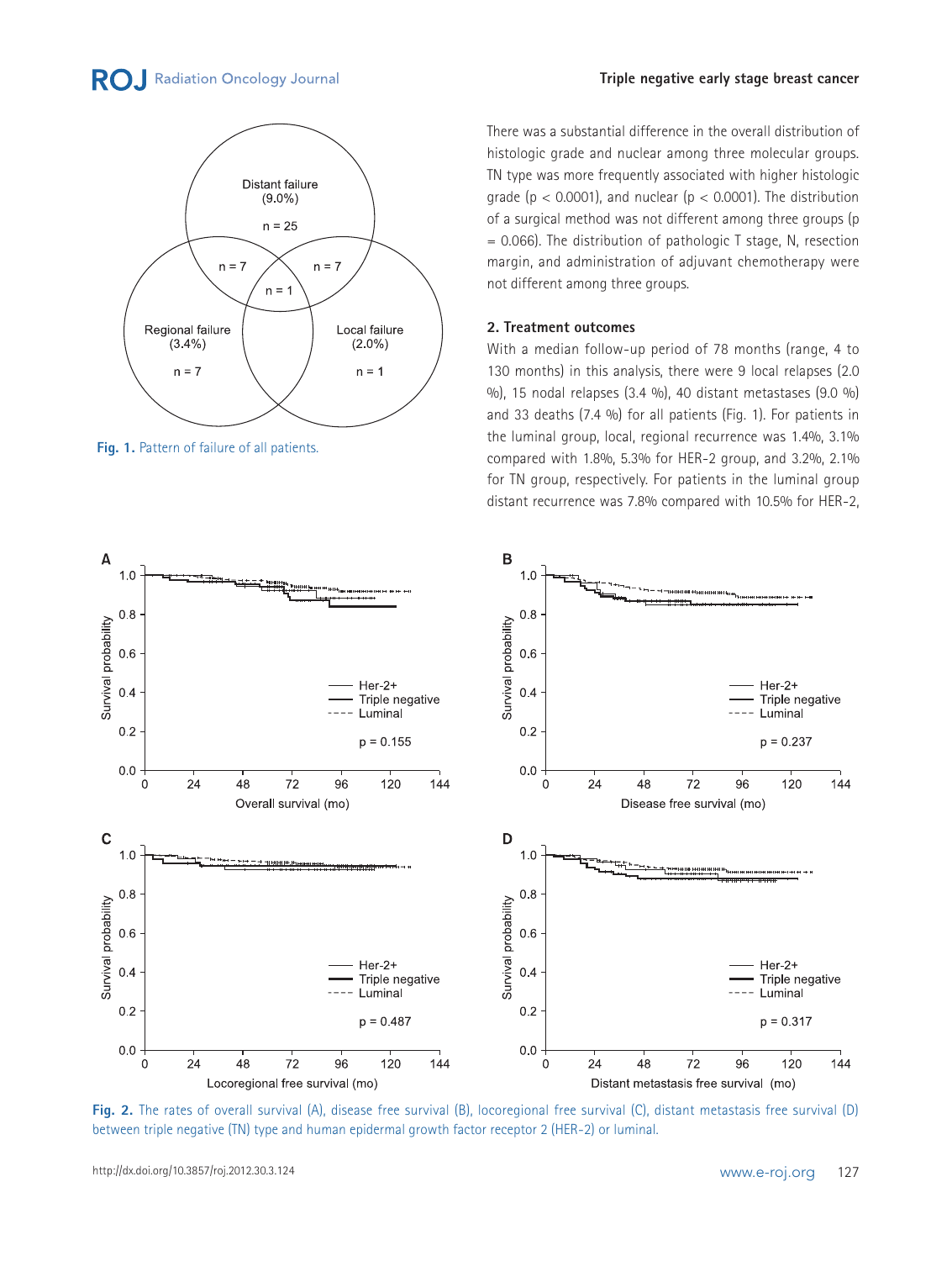and 11.7% for TN group, respectively.

 The rates of 5-year OS, DFS, LFS, and DMFS for all patients were 95.5%, 89.9%, 95.4%, and 91.7%, respectively.

 The rates of OS, DFS, LFS, and DMFS were not significantly different between TN type and luminal, TN and HER-2, or between TN and other molecular subtypes ( $p > 0.05$ ) (Fig. 2, Table 2). For patients in the TN type, the rates of 5-year OS, DFS, LFS, and DMFS were 94.2%, 87.0%, 94.6%, 87.9% compared with 92.2%, 85.0%, 92.4%, and 90.4% for HER-2, and 96.5%, 91.7%, 96.2%, and 93.1% for luminal, respectively (Table 2). Univariate survival analysis revealed that pathologic T stage, N, and nuclear grade were significant prognostic factors for 5-year OS, DFS, LFS, and DMFS ( $p < 0.05$ ). Histologic grade was significant for 5-year OS, DFS, and DMFS and positive or close margin was significant for DFS, LFS, and DMFS ( $p < 0.05$ ) (Table 2).

 Multivariable Cox analysis for OS, DFS, LFS, and DMFS revealed that pathologic N stage was significant prognostic factor for OS, DFS, LFS, and DMFS and pathologic T for OS, and DFS. Histologic grade was prognostic factor for DFS and DMFS (Table 3).

# Discussion and Conclusion

In the current study, we evaluated 446 patients with early stage breast cancer in whom all three markers were available to determine whether TN early stage breast cancers have poorer survival rates compared with other molecular subtypes.

**Table 2.** Five-year overall survival (OS), disease-free survival (DFS), locoregional relapse-free survival (LFS), and distant metastasis-free survival (DMFS) for all patients ( $n = 446$ ) using log-rank test

|                                 | $5-yr$ OS |          | 5-yr DFS  |          | 5-yr LFS       |          | 5-yr DMFS |         |
|---------------------------------|-----------|----------|-----------|----------|----------------|----------|-----------|---------|
| Variable                        | 0/0       | p-value  | 0/0       | p-value  | 0/0<br>p-value |          | 0/0       | p-value |
| Molecular subtype               |           |          |           |          |                |          |           |         |
| TN vs. luminal                  | 94.2/97.2 | 0.060    | 87.0/91.7 | 0.668    | 94.6/96.2      | 0.144    | 87.9/93.1 | 0.153   |
| TN vs. HER-2                    | 94.2/92.2 | 0.337    | 87.0/85.0 | 0.176    | 94.6/92.4      | 0.978    | 87.9/90.4 | 0.783   |
| TN vs. others                   | 94.2/92.7 | 0.192    | 87.0/90.7 | 0.222    | 94.6/95.6      | 0.802    | 87.9/92.7 | 0.192   |
| Age (yr)                        |           | 0.472    |           | 0.766    |                | 0.715    |           | 0.434   |
| $\leq$ 35                       | 97.2      |          | 89.5      |          | 97.5           |          | 89.5      |         |
| $>35$                           | 95.4      |          | 89.9      |          | 98.3           |          | 91.9      |         |
| Pathologic T stage              |           | < 0.0001 |           | < 0.0001 |                | 0.009    |           | 0.001   |
| T <sub>1</sub>                  | 96.8      |          | 93.5      |          | 97.2           |          | 94.9      |         |
| $T2-3$                          | 92.8      |          | 82.2      |          | 91.5           |          | 84.9      |         |
| Pathologic N stage              |           | < 0.0001 |           | < 0.0001 |                | < 0.0001 |           | 0.001   |
| N <sub>0</sub>                  | 97.4      |          | 93.9      |          | 98.4           |          | 94.5      |         |
| N <sub>1</sub>                  | 90.8      |          | 79.5      |          | 87.5           |          | 84.3      |         |
| Pathologic stage                |           | < 0.0001 |           | < 0.0001 |                | < 0.0001 |           | 0.002   |
|                                 | 97.8      |          | 95.7      |          | 99.5           |          | 95.7      |         |
| $\mathbf{I}$                    | 93.0      |          | 83.3      |          | 90.6           |          | 87.1      |         |
| Histologic grade                |           | 0.002    |           | < 0.0001 |                | 0.620    |           | 0.001   |
| Well to moderate                | 97.0      |          | 92.8      |          | 98.4           |          | 94.4      |         |
| Poor                            | 91.9      |          | 82.8      |          | 97.7           |          | 84.8      |         |
| Nuclear grade                   |           | 0.030    |           | 0.039    |                | 0.030    |           | 0.017   |
| Well to moderate                | 96.6      |          | 92.3      |          | 99.3           |          | 93.7      |         |
| Poor                            | 93.6      |          | 85.9      |          | 96.4           |          | 84.6      |         |
| Surgical type                   |           | 0.107    |           | 0.064    |                | 0.038    |           | 0.102   |
| <b>BCS</b>                      | 96.6      |          | 94.1      |          | 100.0          |          | 94.7      |         |
| <b>MRM</b>                      | 95.0      |          | 87.6      |          | 97.2           |          | 90.0      |         |
| Margin                          |           | 0.370    |           | 0.026    |                | 0.013    |           | 0.046   |
| Negative                        | 96.0      |          | 90.4      |          | 98.6           |          | 92.1      |         |
| Positive or close <sup>a)</sup> | 88.0      |          | 80.0      |          | 91.8           |          | 84.0      |         |

TN, triple negative; BCS, breast conserving surgery; MRM, modified radical mastectomy.

a)Close was defined as 1 mm from the tumor.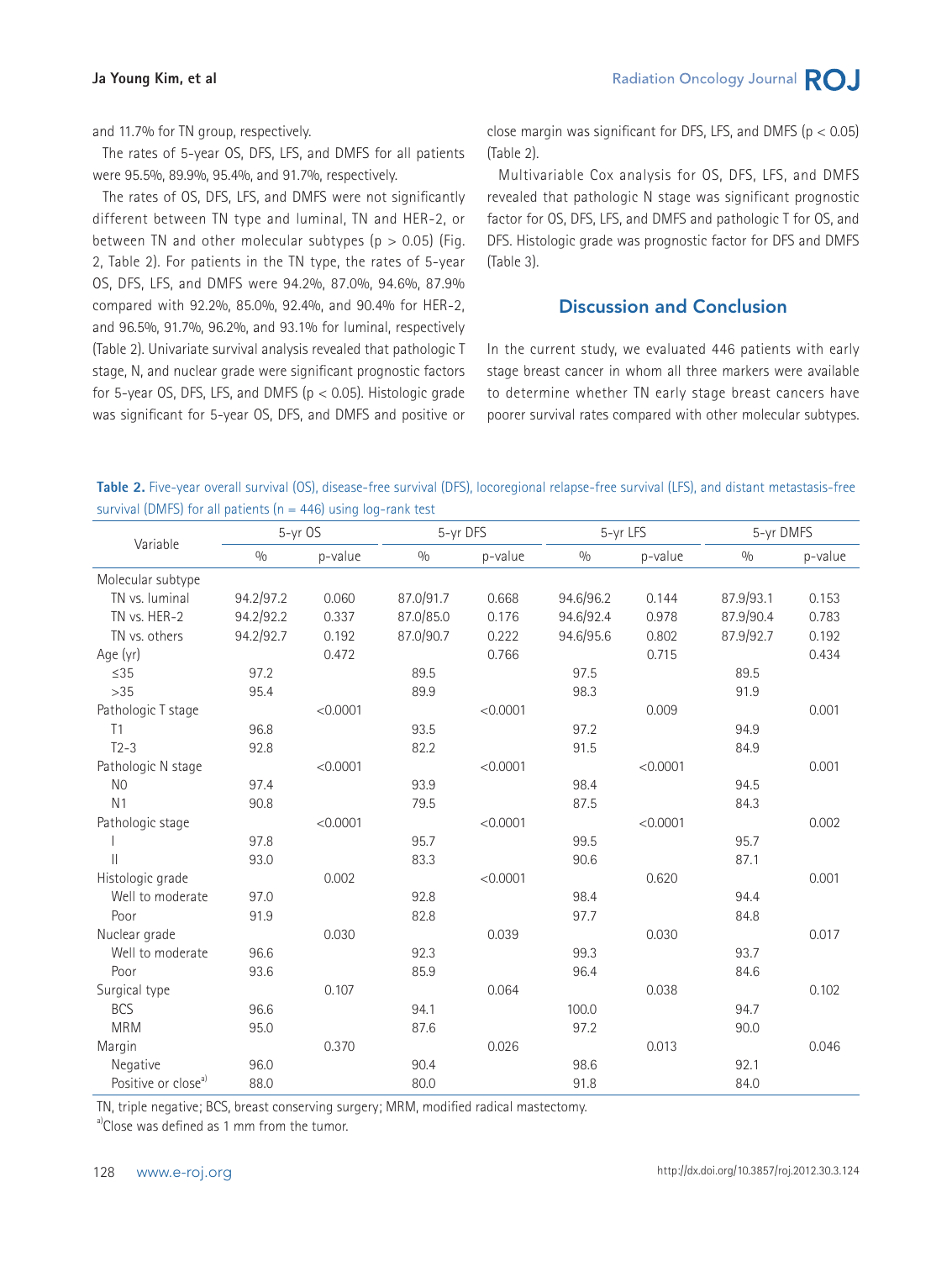Tabel 3. Forward stepwised cox regression analysis for overall survival (OS), disease-free survival (DFS), local relapse-free survival (LRF), and distant metastasis-free survival (DMFS)

| Variables                                    | OS      |           | <b>DFS</b>         |         | LFS       |                    |         | <b>DMFS</b> |                    |         |           |                    |
|----------------------------------------------|---------|-----------|--------------------|---------|-----------|--------------------|---------|-------------|--------------------|---------|-----------|--------------------|
|                                              | p-value | <b>HR</b> | 95% CI             | p-value | <b>HR</b> | 95% CI             | p-value | <b>HR</b>   | 95% CI             | p-value | <b>HR</b> | 95% CI             |
| TN vs. others                                | 0.133   |           |                    | 0.639   |           |                    | 0.825   |             |                    | 0.629   |           |                    |
| Pathologic T                                 | 0.002   | 3.153     | $1.518 -$<br>6.548 | 0.029   | 1.945     | $1.072 -$<br>3.530 | 0.091   |             |                    | 0.051   |           |                    |
| Pathologic N                                 | 0.013   | 0.410     | $0.202 -$<br>0.830 | 0.006   | 0.442     | $0.248 -$<br>0.789 | < 0.001 | 0.195       | $0.083 -$<br>0.460 | 0.006   | 0.417     | $0.223 -$<br>0.779 |
| Age<br>$(-35 \text{ vs. } >35)$              | 0.990   |           |                    | 0.525   |           |                    | 0.750   |             |                    | 0.974   |           |                    |
| Histologic grade<br>$(3 \text{ vs. others})$ | 0.054   |           |                    | 0.018   | 2.013     | $1.126 -$<br>3.601 | 0.128   |             |                    | 0.004   | 2.518     | $1.346 -$<br>4.711 |
| Nuclear grade<br>$(3 \text{ vs. others})$    | 0.149   |           |                    | 0.872   |           |                    | 0.052   |             |                    | 0.738   |           |                    |
| Surgical type<br>(BCS vs. MRM)               | 0.501   |           |                    | 0.247   |           |                    | 0.088   |             |                    | 0.193   |           |                    |
| Margin (N vs.<br>P or $C^{a)}$               | 0.433   |           |                    | 0.059   |           |                    | 0.179   |             |                    | 0.092   |           |                    |

HR, hazard radio; CI, confidence interval; TN, triple negative; BCS, breast conserving surgery; MRM, modified radical mastectomy; P, positive; C, close; N, negative.

<sup>a)</sup>Close was defined as 1 mm from the tumor.

In agreement with previous studies, in our series, TN type was associated with higher histologic grade, nuclear grades, and younger patient distribution [5,14]. However, in our results, we found that early stage patients with TN molecular subtype did not seem to have poorer survival rates compared with HER-2 type or luminal.

 Because patients with TN type breast cancer do not benefit from endocrine therapy or trastuzumab, it reflects the intrinsically adverse prognosis. Several studies have demonstrated that TN type breast cancers are associated with a poor prognosis [5,8,10]. Dent et al. [8] investigated clinical features and patterns of recurrence of 180 patients with TN type and compared it with 1,421 with other molecular subtypes. In their study [8], patients with TN type had an increased likelihood of distant recurrence (33.9% vs. 20.4%, respectively;  $p < 0.0001$ ), an increased death within 5 years (42.2% vs. 28%, respectively;  $p < 0.0001$ ), and shorter median time to death. Voduc et al. [10] analyzed 2,985 patients with breast cancers according to molecular subtype and demonstrated increased locoregional recurrence (p < 0.001) of TN breast cancer.

 However, the treatment results in patients with TN early stage breast cancers are not consistent. Nguyen et al. [5] investigated 793 patients with invasive breast cancer who received BCS, based on the three markers; luminal A and B, basal, and HER-2, and demonstrated that basal subtypes were associated with increased local recurrence and distant metastasis. On the contrary, Haffty et al. [11] and Freedman et al. [15] reported that isolated locoregional relapse was not increased in patients with TN type after BCS. In another study, Solin et al. [12] investigated 519 patients with early stage breast cancers treated with BCS, and indicated that patients with TN type had a higher rate of local failure compared with other types but lower rate of distant recurrence  $(p = 0.0006)$ . In recent study, furthermore, Noh et al. [6] demonstrated that the pattern of recurrence of locoregional and distant metastasis was not different according to molecular subtypes in patients with early stage breast cancer after BCS.

 Differences in the pathologic T stage and N included in the previous studies [5,6,11,12,15] could partially explain the different treatment results. Nguyen et al. [5] included patients with pathologic T1 to T3, and N0 to N3. Solin et al. [12] and Freedman et al. [15] included patients with pathologic T1 to T2, and N0 to N3, and Noh et al. [6] included only with pathologic T1 to T2, and N0 to N1. In the current study, we analyzed patients with pathologic I, II disease, and in agreement with Noh et al. [6], indicated that the prognosis of TN early stage breast cancer was not poorer than other molecular subtypes.

 TN type breast cancer had not been well recognized until 2005 [3,16], since then, the term has appeared in a PubMed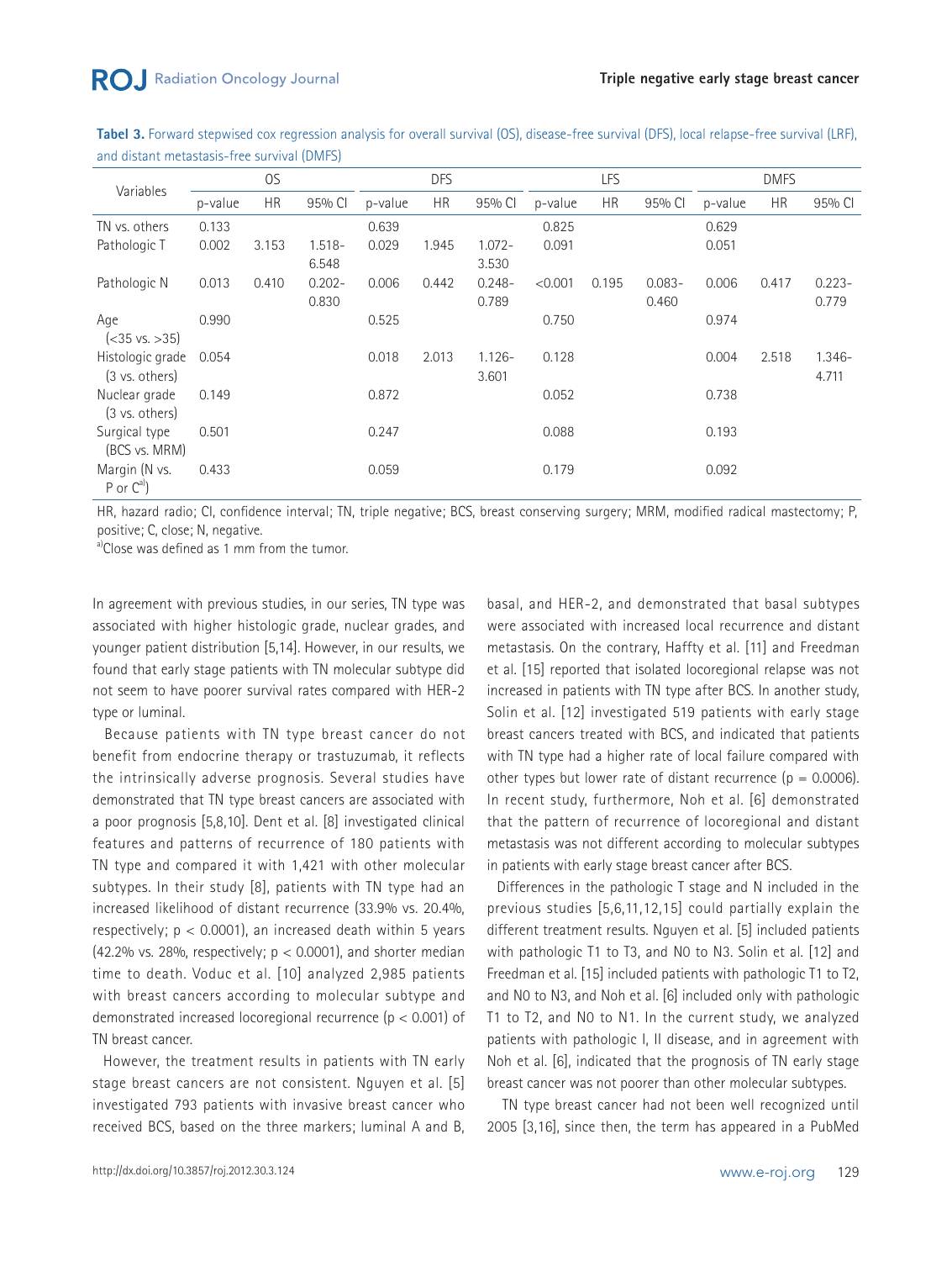search of the medical literature and there are no prospective studies of its treatment outcomes. Recently, two studies [14,17] suggested that TN breast cancers might have different biology and clinical behaviors. Park et al. [14] assessed whether the TNM staging system could function as an independent prognostic indicator for predicting long-term clinical outcomes for each molecular subtype in 1,879 patients with breast cancer. Interestingly, there was no relationship between TNM staging and clinical outcome in terms of relapse free survival and distant recurrence free survival in TN breast cancers of stage 1 to 3a unlike other molecular types, indicating that TN early stage breast cancers are barely influenced by stage [14]. Kim et al. [17] analyzed prognostic significance of young age in 2,474 patients by subtype based on ER, PR, and HER-2 status in breast cancer and demonstrated that patients younger than 35 years old was not a poor prognosticator for recurrence and cancer-specific survival in TN subtype  $(p = 0.242)$  unlike other subtypes ( $p < 0.001$ ), indicating that young age factors are not adapted in TN type breast cancers. Therefore, in the future it will be necessary to study prospective trials of clinical behaviors and biologic characteristics for a prognosis in patients with TN early stage breast cancer.

 Although there is general agreement that the majority of TN breast cancers can be categorized as basal-like, incomplete TN definition is a potential weakness of the present study. Another weakness of the study is the limitation possessing potential biases imposed by retrospective analysis and relatively small sample size. For the current study, because of small sample size, treatment outcomes were not analyzed in homogeneous surgical group, however there was no difference of distribution in surgical methods among the three molecular subtypes and there was no difference for treatment outcomes according to MRM or BCS. Another limit of this study is that HER-2 data was obtained through immunohistochemical testing not by FISH. Different chemotherapy regimen might influence the treatment outcome of the present study and since the current study was analyzed in patients before trastuzumab era, the results in patients treated with trastuzumab in HER-2 type could be different.

 In, conclusion, we evaluated whether TN early stage breast cancers have poorer survival rates compared to other molecular types. Although further follow-up needs, there was no difference in OS, DFS, LFS, and DMFS compared with other molecular subtypes. In the near future, prospective study in homogeneous treatment group will need to predict a prognosis in patients with TN early stage breast cancer.

# Conflict of Interest

No potential conflict of interest relevant to this article was reported.

# **References**

- 1. Perou CM, Sorlie T, Eisen MB, et al. Molecular portraits of human breast tumours. Nature 2000;406:747-52.
- 2. Weigelt B, Mackay A, A'hern R, et al. Breast cancer molecular profiling with single sample predictors: a retrospective analysis. Lancet Oncol 2010;11:339-49.
- 3. Foulkes WD, Smith IE, Reis-Filho JS. Triple-negative breast cancer. N Engl J Med 2010;363:1938-48.
- 4. Kreike B, van Kouwenhove M, Horlings H, et al. Gene expression profiling and histopathological characterization of triple-negative/basal-like breast carcinomas. Breast Cancer Res 2007;9:R65.
- 5. Nguyen PL, Taghian AG, Katz MS, et al. Breast cancer subtype approximated by estrogen receptor, progesterone receptor, and HER-2 is associated with local and distant recurrence after breast-conserving therapy. J Clin Oncol 2008;26:2373-8.
- 6. Noh JM, Choi DH, Huh SJ, et al. Patterns of recurrence after breast-conserving treatment for early stage breast cancer by molecular subtype. J Breast Cancer 2011;14:46-51.
- 7. Yagata H, Kajiura Y, Yamauchi H. Current strategy for triplenegative breast cancer: appropriate combination of surgery, radiation, and chemotherapy. Breast Cancer 2011;18:165-73.
- 8. Dent R, Trudeau M, Pritchard KI, et al. Triple-negative breast cancer: clinical features and patterns of recurrence. Clin Cancer Res 2007;13:4429-34.
- 9. Dent R, Hanna WM, Trudeau M, Rawlinson E, Sun P, Narod SA. Time to disease recurrence in basal-type breast cancers: effects of tumor size and lymph node status. Cancer 2009;115:4917-23.
- 10. Voduc KD, Cheang MC, Tyldesley S, Gelmon K, Nielsen TO, Kennecke H. Breast cancer subtypes and the risk of local and regional relapse. J Clin Oncol 2010;28:1684-91.
- 11. Haffty BG, Yang Q, Reiss M, et al. Locoregional relapse and distant metastasis in conservatively managed triple negative early-stage breast cancer. J Clin Oncol 2006;24:5652-7.
- 12. Solin LJ, Hwang WT, Vapiwala N. Outcome after breast conservation treatment with radiation for women with triplenegative early-stage invasive breast carcinoma. Clin Breast Cancer 2009;9:96-100.
- 13. Collins LC, Botero ML, Schnitt SJ. Bimodal frequency distribution of estrogen receptor immunohistochemical staining results in breast cancer: an analysis of 825 cases. Am J Clin Pathol 2005;123:16-20.